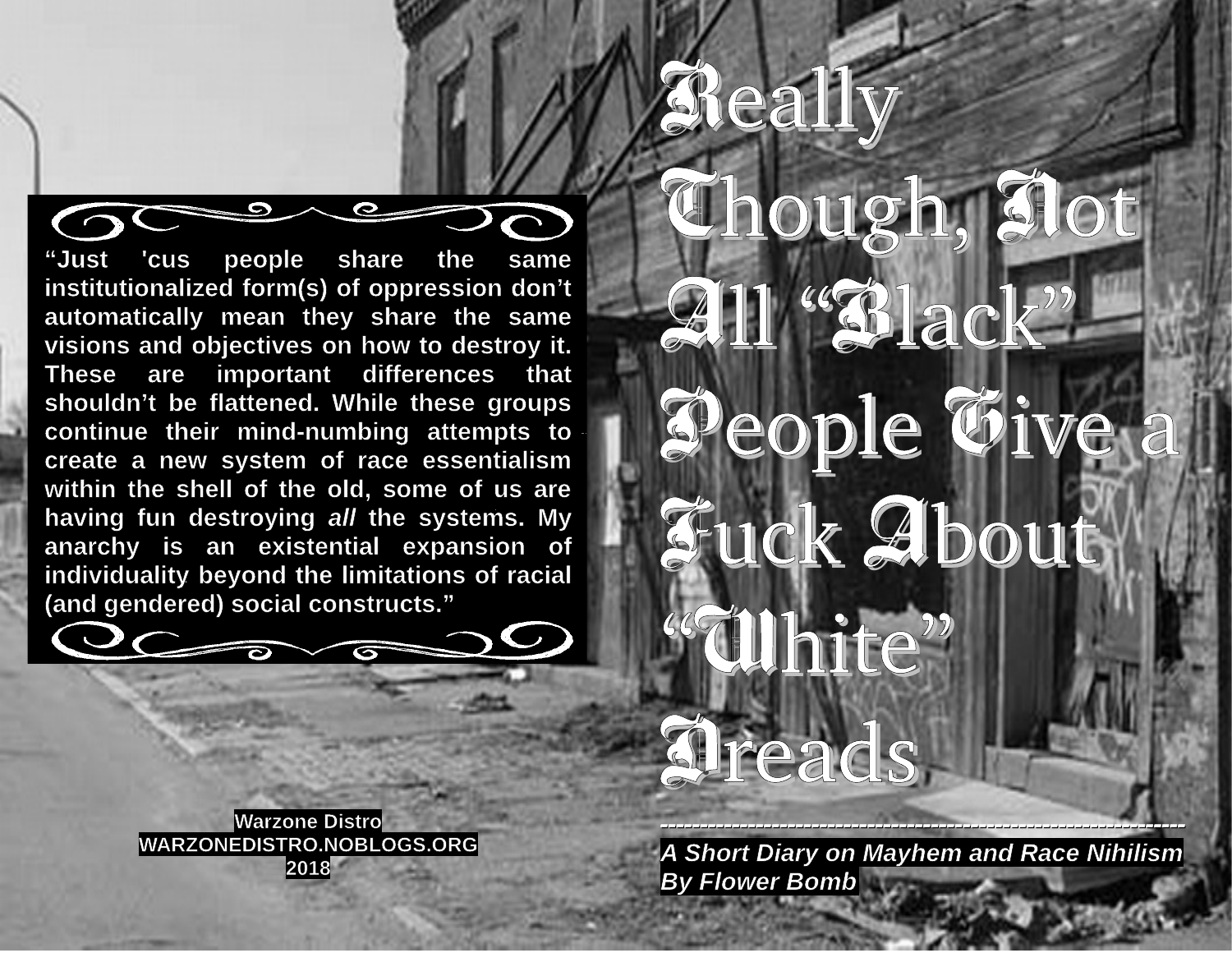*"And these rhymes ain't tight, they're terrorish And that girl's not white, she's anarchist And we float like kites to get turbulence Born with our throats slit Self stitched raised to aim over it Soldier with no king War with the war on me I am more than this world lets me be" - P.O.S "Weird Friends (We Don't Even Live Here)"*

*Note: In this essay I use quotations around all idenitity categories and ideologies (for example "black" people or "white supremacy") for the purpose of calling into question their assumed legitimacy as universal truths rather than fictitious constructs that benefit social control.*

## **1. N.W.A (Nihilists With Attitudes)**

Despite being biracial, my skin tone is socially recognized as "black" (or dark brown compared to some). Some of the music I listen to is found in, and stereotypically associated with, "black culture". The combination of words I learned to use, inspired by my environmental upbringing, are stereotypically associated with living in "the hood". Racialized tension and state violence follows me everywhere I go. When I walk into a store, my baggy black sweat pants and pullover black hoodie leads people to assume the worst; I have a criminal past with the potential to cause trouble. But check this out, I'm not "black". This society assigned me this "black" identity at birth and with social pressure expects me to embrace it. But I refuse. The very concept of race has no biological or genetic validation. It is nothing more than a social construct used as a tool of oppression. The complexity of my individuality can not be represented by "black" identity nor "cultural blackness". Identities are fixed, generalized representations of people and dictated by social norms, expectations and stereotypes. They are standardized by capitalism and industrial civilization and assumed to be universal and beyond questioning. When I walk into a store I get the stares, all based on the shared concern that I just might steal some shit. But to be honest, they're probably right. I just might. Because the social placement of my assigned identity is located near the bottom which means my access to resources is limited. So illegalism is how I create access to resources without vote-begging for equality. Under capitalism, equality can not exist. And I gotta' survive, so I'm gonna' do what I gotta do. And that doesn't mean pushin' poison and enabling intoxication culture. The dope game is a trap set up by the state, so I just gotta' be more creative and determined.

from the liberal confines of sign holding, endless meetings, chanting, and marching for "justice".

Fear is their weapon for "organizing the masses" and discouraging individual determination. But that's OK. I don't need their masses or programs to know when and how to attack. Do you? And do all the other "black" people who feel they have to join these liberal or radical identitybased groups and organizations to remain loyal to "blackness" as a cultural identity? The shared experience of being "black" under capitalism is only limited to identity. Just 'cus people share the same institutionalized form(s) of oppression don't automatically mean they share the same visions and objectives on how to destroy it. These are important differences that shouldn't be flattened. While these groups continue their mind-numbing attempts to create a new system of race essentialism within the shell of the old, some of us are having fun destroying all the systems. My anarchy is an existential expansion of individuality beyond the limitations of racial (and gendered) social constructs. When they say "black and brown" unity against racism and fascism, some of us have been sayin' *every body* against racism and fascism, as well as the fixed identities that makes them functional. Where chaos blooms with emancipation and the limitless potential that follows, individuality becomes a weapon of war against control and categorical confinement. While they scold you "white" people and chant "Cut Your Dreads!", I am saying really though, not all "black" people give a fuck about "white" dreads. Stay ungovernable. See you in the streets when the night is lit by fire.

#### **Related reading:**

*Against Gender, Against Society*

*Baeden: Queers Gone Wild*

*Destroy Gender*

*Only A Tsunami Will Do: For A Post-Feminist Anarchy*

*Against Identity Politics: Spectres, Joylessness & The Contours of*

*Ressentiment*

*Dangerous Foundations: An Argument Against the "Identity" in Identity*

*Politic*

*Essentialism and The Problem of Identity Politics*

*Terror Incognita*

**All these and more available for free in PDF imposed booklet format at warzonedistro.noblogs.org**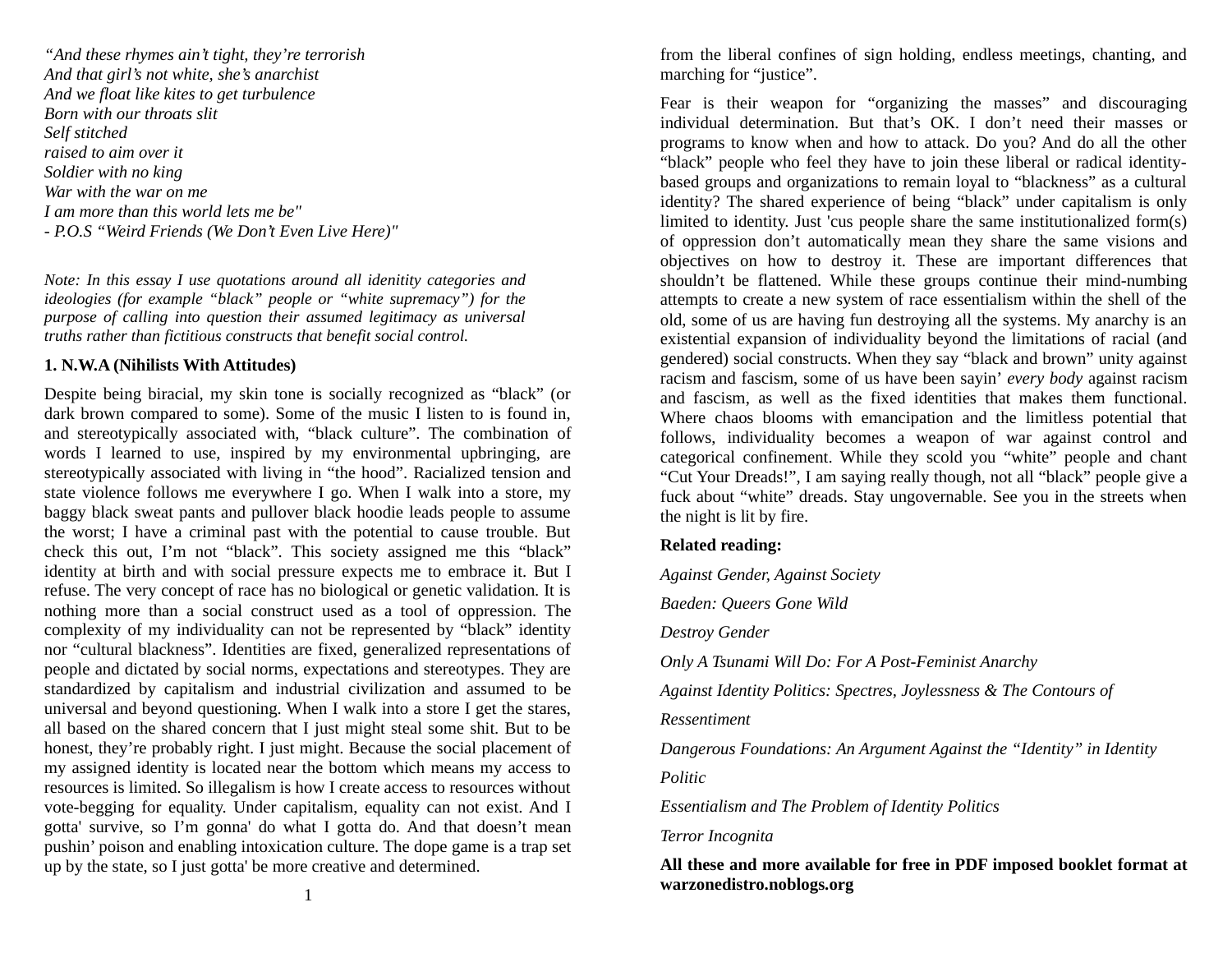explaining to them that not all people they identify as "black" can be "saved" by the church of social justice. Some people just want money and the power to dominate others just as any "white" bank owner or corporate executive. I can't plead with them to stop invisibilizing my existence as an individual acting out of bounds with their political programs. I can't vote beg leftists and anarcho-leftists into realizing their plan to "organize the masses" ultimately discourages a vitality of anarchy- individuality. I can't change or reform their system that they operate within and attempt to dominate the political terrain with. I am anti-political in that all programs derived from politics are doomed to fail because they all have one thing in common- representation. None of these people represent me, my personality, nor the anarchistic actions of my individuality. I am anti-political in that my actions of revolt do not constitute a politicized occupation separate from my daily life. Anarchy is not my activist hobby. My individual existence is a nihilistic, transformative expropriation of a life that was never intended to be my own in the first place.

So if you are "white" and are reading this, you have already defied the police in your head who tells you to never read anything critical of "black" liberalism, identity in general, and allyship or culture. Just like when you walked away after being scolded about your dreads from a "black" activist, and under your breath mumbled "go fuck yourself." Or in the streets when they called you an "outside agitator" for trying to smash a bank windowand then you did it anyways. You do you. The liberals, anarcho-liberals included, will continue to attempt to police everyone with politically correct terminology that changes every year. They will continue to guilt you for having "white" skin. They will guilt you when you stand up and act out against the authority of their studies and academic jargon. They will continue to threaten you with call out statements, ostracizing, and maybe even physical violence as long as you refuse to psychologically submit to their program. To the "black" reader, nobody can represent the totality of your individualism because despite their assumptions of you, your intellect and experiences are not fixed into place. Your existence can not be confined to a mere social position on a ladder. Do you feel the shackles on your imagination while operating within the confinement of your assigned identity? Can your identity as a "black" person ever truly liberate you or does it secure you in place with an internalized sense of victimhood that comes with that racialized assignment? Do you feel coerced to surrender yourself to "black liberation" in fear of feeling alone and isolated? That fear is legit. And that fear is what keeps one submissive. This essay was written in hopes of inspiring the criminal in you. If you recognize the prisons that "community leaders" place our imaginations in, perhaps you will escape The socially constructed groups ("black", "man") that society identifies me as are ones assigned to me at birth by a system that benefits from my identity categorization- a system I reject all together. This is the same system that constructs "black" as inferior to "white", "female" as inferior to "male", "animal" as inferior to "human". I will not deny the very real experiences of sexism and racism that people face, nor the reality of institutionalized racism and sexism that wages poverty and war on those of us racialized and/or gendered as "inferior". "White supremacy", "male supremacy", and this capitalist society as a whole needs to be destroyed. And I refuse to embrace any of its identity mechanisms of division as personal forms of resistance. Instead, I embrace criminality against the laws of identity, as well as the agents of identity reinforcement responsible for normalizing the rigid boundaries of identity. I reject the liberal narrative that I, as a "black man", deserve rights in this country equal to the "white man". "Black man" doesn't represent me, and I refuse to assimilate into those roles. I want to see them destroyed, as well as the logic that creates them. My existence embodies the negation of social assimilation and of the prison of identity-based representation, recognizing individuality without measure as the sincerest form of anarchy. "Black man" identity ain't got shit on me.

#### **2. Keep Your "White" Dreads. Keep Fuckin' Shit Up.**

I don't care about your culturally inspired dreads. And I don't care about "white" people's dreads neither. I got better shit to do than chasin' people around with a pair of scissors tryin' to give them a free haircut. And skin tone doesn't necessitate conformity to any particular culture, let alone culture at all. As a matter of fact, fuck culture. I never had a say in being assigned this "black" culture that I am assumed to be represented by. Is knowing my African roots gonna save me from attacks by armed, "white supremacist" militias? Or the state? And it seems that children are often coerced into cultures at birth by people who assume they know what's best for them. That, in and of itself, constitutes a form of hierarchical authority that can also burn in a fire with socially coerced identity and assigned roles.

Like race and gender, culture is also a social construct only maintained by those willing to validate it with their own subservience to it. And some folks are never permitted to know anything outside their culture - except maybe all the problems with other cultures. This sense of nationalism seems immune to critique from leftists and most anarchists. "White supremacy" and nationalism are widely called out and confronted but since when did "black supremacy" and nationalism become acceptable? Don't get me wrong, "black supremacy" and "black power" are not backed up by the state, and came as a legitimate response to white power and supremacy.